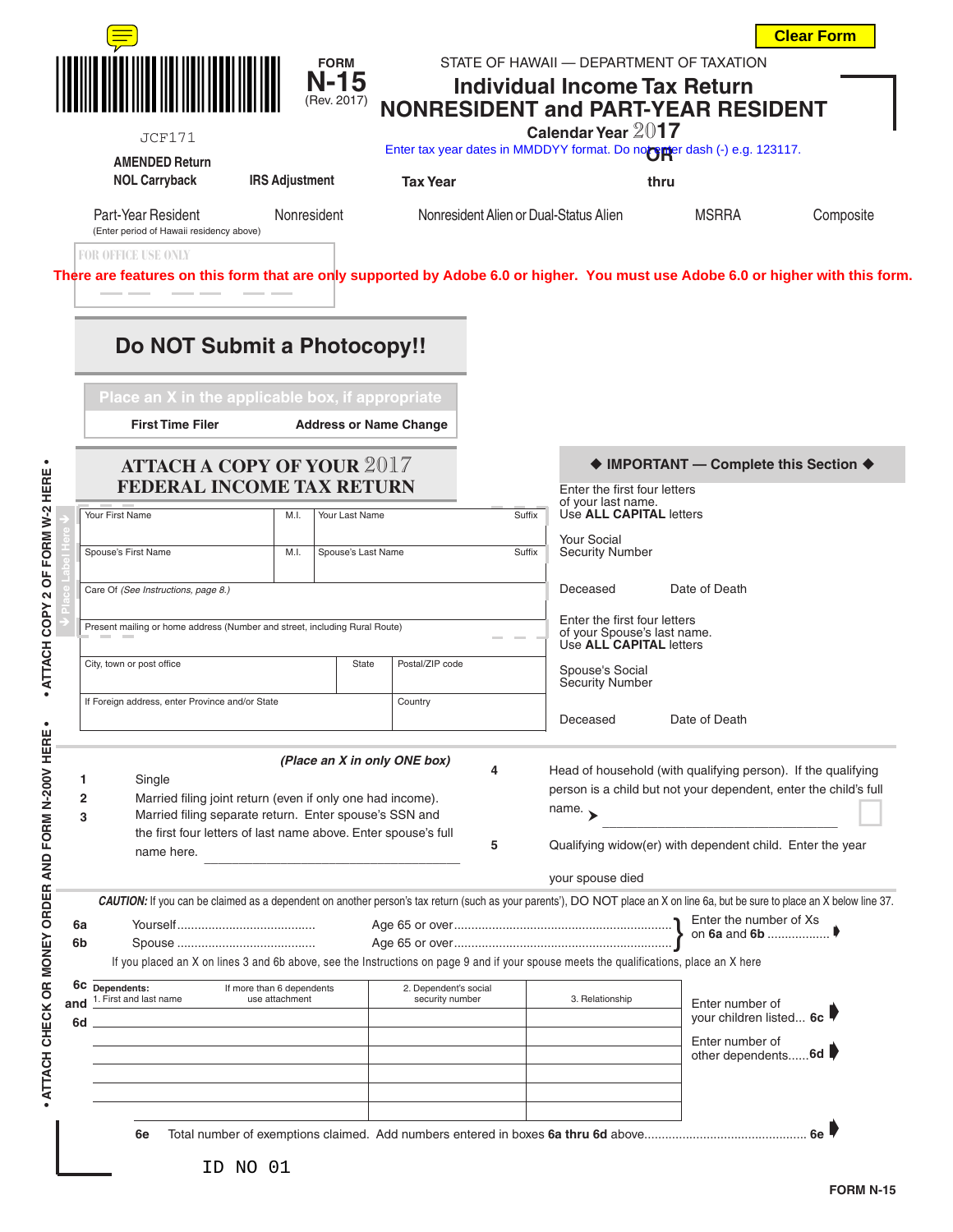

**Form N-15 (Rev. 2017) Page 2 of 4**

Your Social Security Number Your Spouse's SSN

|                | Name(s) as shown on return<br><b>JCF172</b>                                                                                                |                                                       |                                            |
|----------------|--------------------------------------------------------------------------------------------------------------------------------------------|-------------------------------------------------------|--------------------------------------------|
| ID.            | NO 01                                                                                                                                      | <b>Col. A - Total Income</b>                          | Col. B - Hawaii Income                     |
| 7<br>8         | Wages, salaries, tips, etc. (attach Form(s) W-2)<br>Interest income from the worksheet on page 41 of                                       | 7<br>8                                                |                                            |
| 9<br>10        | State income tax refund from the worksheet on                                                                                              | 9<br>10                                               |                                            |
| 11             |                                                                                                                                            | 11<br>V<br>If negative number, place a minus sign (-) | If negative number, place a minus sign (-) |
| 12<br>13<br>14 | Capital gain or (loss) from the worksheet on<br>Supplemental gains or (losses)                                                             | 12<br>13                                              |                                            |
|                |                                                                                                                                            | 14                                                    |                                            |
| 15<br>16       | Pensions and annuities (see Instructions and<br>attach Schedule J, Form N-11/N-15/N-40)                                                    | 15<br>16                                              |                                            |
| 17             | Rents, royalties, partnerships, estates, trusts, etc                                                                                       | 17                                                    |                                            |
| 18<br>19       | Unemployment compensation (insurance)<br>Other income (state nature and source)<br>                                                        | 18<br>19                                              |                                            |
| 20<br>21       | Add lines 7 through 19  Total Income<br>Certain business expenses of reservists, performing<br>artists, and fee-basis government officials | 20<br>21                                              |                                            |
| 22             |                                                                                                                                            | 22                                                    |                                            |
| 23             | Student loan interest deduction from the worksheet                                                                                         | 23                                                    |                                            |
| 24             |                                                                                                                                            | 24                                                    |                                            |
| 25             |                                                                                                                                            | 25                                                    |                                            |
| 26             | Deductible part of self-employment tax                                                                                                     | 26                                                    |                                            |
| 27             | Self-employed health insurance deduction                                                                                                   | 27                                                    |                                            |
| 28             | Self-employed SEP, SIMPLE, and qualified plans                                                                                             | 28                                                    |                                            |
| 29<br>30       | Penalty on early withdrawal of savings<br>Alimony paid (Enter name and SS No. of recipient)                                                | 29                                                    |                                            |
|                | .                                                                                                                                          | 30                                                    |                                            |
|                | Payments to an individual housing account<br>31<br>First \$6,410 of military reserve or Hawaii<br>32                                       | 31<br>32                                              |                                            |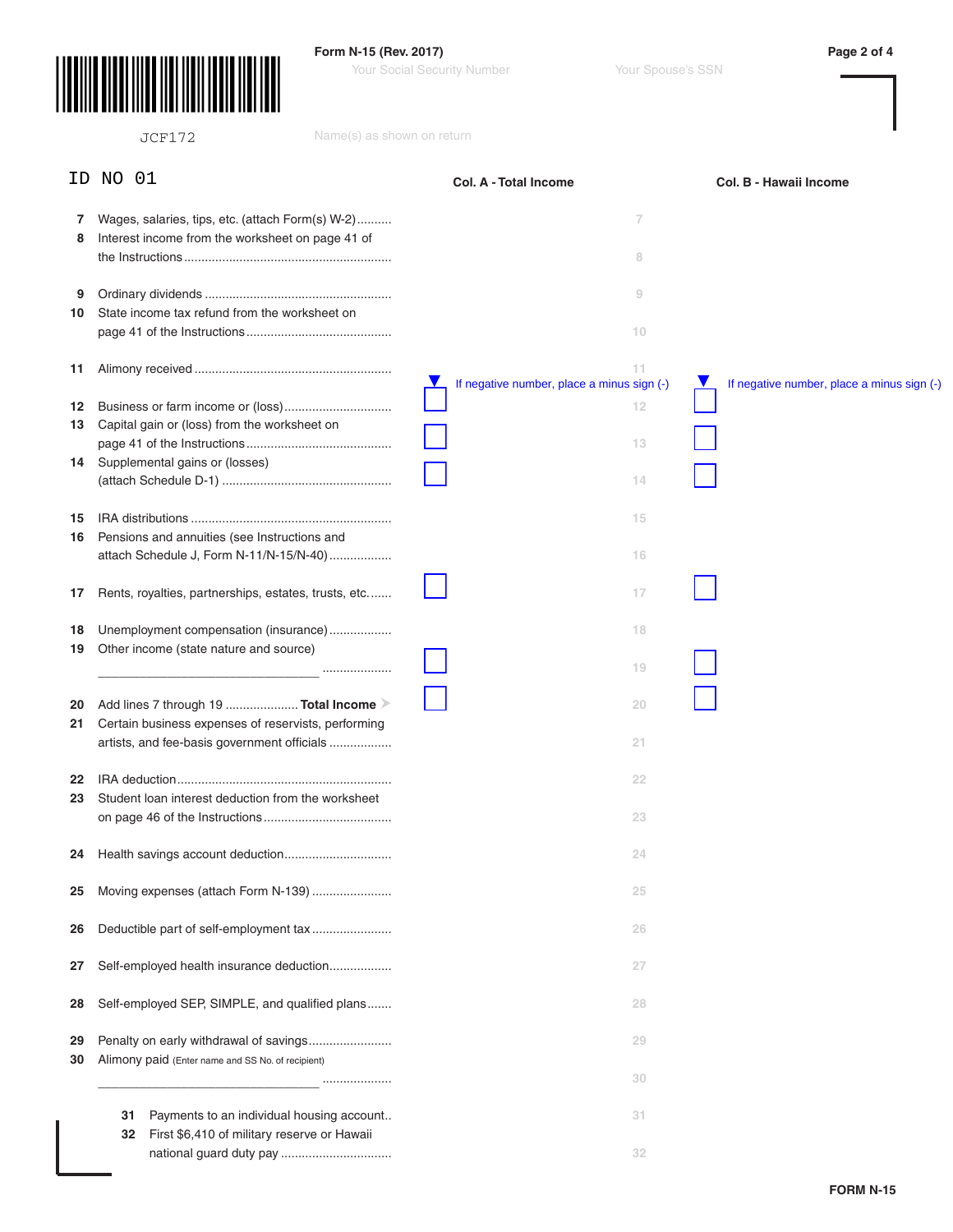|     |                   |                                                                                                                                                                         | Form N-15 (Rev. 2017)                                                                     |                                    |                                                  | Page 3 of 4                                                        |
|-----|-------------------|-------------------------------------------------------------------------------------------------------------------------------------------------------------------------|-------------------------------------------------------------------------------------------|------------------------------------|--------------------------------------------------|--------------------------------------------------------------------|
|     |                   |                                                                                                                                                                         |                                                                                           | <b>Your Social Security Number</b> | Your Spouse's SSN                                |                                                                    |
|     |                   | <b>JCF173</b>                                                                                                                                                           | Name(s) as shown on return                                                                |                                    |                                                  |                                                                    |
| 33  |                   | Exceptional trees deduction (attach affidavit)                                                                                                                          |                                                                                           |                                    |                                                  |                                                                    |
|     |                   |                                                                                                                                                                         |                                                                                           |                                    | 33                                               |                                                                    |
|     |                   |                                                                                                                                                                         |                                                                                           |                                    |                                                  |                                                                    |
| 34  |                   | Add lines 21 through 33  Total Adjustments                                                                                                                              |                                                                                           |                                    | 34                                               | If negative number, place a minus sign (-)<br>$\blacktriangledown$ |
|     |                   | Line 20 minus line 34  Adjusted Gross Income >                                                                                                                          |                                                                                           |                                    | If negative number, place a minus sign (-)       |                                                                    |
| 35  |                   |                                                                                                                                                                         |                                                                                           |                                    | 35<br>If negative number, place a minus sign (-) |                                                                    |
| 36  |                   | <b>Federal</b> adjusted gross income (see page 21 of the Instructions) 36                                                                                               |                                                                                           |                                    |                                                  |                                                                    |
| 37  |                   | <b>Ratio of Hawaii AGI to Total AGI.</b> Divide line 35, Column B, by line 35, Column A (Compute to 3 decimal places and round to 2 decimal places)37                   |                                                                                           |                                    |                                                  |                                                                    |
|     |                   | CAUTION: If you can be claimed as a dependent on another person's return, see the Instructions on page 21, and place an X here.                                         |                                                                                           |                                    |                                                  |                                                                    |
| 38  |                   | If you do not itemize deductions, enter zero on line 39 and go to line 40a. Otherwise go to page 22 of the Instructions and enter your Hawaii itemized deductions here. |                                                                                           |                                    |                                                  |                                                                    |
|     | 38a               | Medical and dental expenses<br>(from Worksheet NR-1 or PY-1)  38a                                                                                                       |                                                                                           |                                    |                                                  | NO 01<br>ID.                                                       |
|     |                   |                                                                                                                                                                         |                                                                                           |                                    |                                                  |                                                                    |
|     | 38b               | Taxes (from Worksheet NR-2 or PY-2)  38b                                                                                                                                |                                                                                           |                                    |                                                  | <b>TOTAL ITEMIZED</b>                                              |
|     |                   |                                                                                                                                                                         |                                                                                           |                                    |                                                  | <b>DEDUCTIONS</b>                                                  |
|     | 38c               | Interest expense (from Worksheet NR-3 or PY-3) 38c                                                                                                                      |                                                                                           |                                    |                                                  | 39 If your Hawaii adjusted gross<br>income is above a certain      |
|     |                   |                                                                                                                                                                         |                                                                                           |                                    |                                                  | amount, you may not be                                             |
|     | 38d<br><b>38e</b> | Contributions (from Worksheet NR-4 or PY-4)  38d                                                                                                                        |                                                                                           |                                    |                                                  | able to deduct all of your<br>itemized deductions. See the         |
|     |                   | Casualty and theft losses<br>(from Worksheet NR-5 or PY-5)  38e                                                                                                         |                                                                                           |                                    |                                                  | Instructions on page 27. Enter<br>total here and go to line 41.    |
|     | 38f               | Miscellaneous deductions                                                                                                                                                |                                                                                           |                                    |                                                  |                                                                    |
|     |                   | (from Worksheet NR-6 or PY-6)  38f                                                                                                                                      |                                                                                           |                                    |                                                  |                                                                    |
| 40a |                   | If you checked filing status box: 1 or 3 enter \$2,200;                                                                                                                 |                                                                                           |                                    |                                                  |                                                                    |
| 40b |                   | Multiply line 40a by the ratio on line 37  Prorated Standard Deduction > 40b                                                                                            |                                                                                           |                                    |                                                  |                                                                    |
|     |                   |                                                                                                                                                                         |                                                                                           |                                    |                                                  | If negative number, place a minus sign (-)                         |
| 41  |                   | Line 35, Column B minus line 39 or 40b, whichever applies. (This line MUST be filled in)  41                                                                            |                                                                                           |                                    |                                                  |                                                                    |
| 42a |                   | Multiply \$1,144 by the total number of exemptions claimed on line 6e. If you and/or your spouse are blind, deaf,                                                       |                                                                                           |                                    |                                                  |                                                                    |
|     |                   | or disabled, place an X in the applicable box(es), and see the Instructions.                                                                                            |                                                                                           |                                    |                                                  |                                                                    |
|     |                   | Yourself                                                                                                                                                                |                                                                                           |                                    |                                                  |                                                                    |
| 42b |                   |                                                                                                                                                                         |                                                                                           |                                    |                                                  |                                                                    |
|     |                   |                                                                                                                                                                         |                                                                                           |                                    |                                                  |                                                                    |
| 43  |                   | <b>Taxable Income.</b> Line 41 minus line 42b (but not less than zero) <b>Taxable Income</b> > 43                                                                       |                                                                                           |                                    |                                                  |                                                                    |
| 44  |                   | Tax. Place an X if from:                                                                                                                                                | Tax Table;                                                                                | Tax Rate Schedule; or              |                                                  | Capital Gains Tax Worksheet on page 44 of the Instructions.        |
|     |                   |                                                                                                                                                                         | Place an X if tax from Forms N-2, N-103, N-152, N-168, N-312, N-338, N-344, N-348, N-405, |                                    |                                                  |                                                                    |
|     |                   |                                                                                                                                                                         |                                                                                           |                                    |                                                  |                                                                    |
| 44a |                   | If tax is from the Capital Gains Tax Worksheet, enter                                                                                                                   |                                                                                           |                                    |                                                  |                                                                    |
| 45  |                   | Refundable Food/Excise Tax Credit                                                                                                                                       |                                                                                           |                                    |                                                  |                                                                    |
|     |                   | (attach Form N-311) DHS, etc. exemptions                                                                                                                                | 45                                                                                        |                                    |                                                  |                                                                    |
| 46  |                   | Credit for Low-Income Household                                                                                                                                         |                                                                                           |                                    |                                                  |                                                                    |
|     |                   |                                                                                                                                                                         |                                                                                           |                                    |                                                  |                                                                    |
| 47  |                   | Credit for Child and Dependent Care                                                                                                                                     |                                                                                           |                                    |                                                  |                                                                    |
|     |                   |                                                                                                                                                                         |                                                                                           |                                    |                                                  |                                                                    |
| 48  |                   | Credit for Child Passenger Restraint                                                                                                                                    |                                                                                           |                                    |                                                  |                                                                    |
|     |                   |                                                                                                                                                                         |                                                                                           |                                    |                                                  |                                                                    |
|     |                   | 49 Total refundable tax credits from                                                                                                                                    |                                                                                           |                                    |                                                  |                                                                    |
|     |                   |                                                                                                                                                                         | Schedule CR (attach Schedule CR) 49                                                       |                                    |                                                  |                                                                    |
|     |                   | 50                                                                                                                                                                      |                                                                                           |                                    | 50                                               |                                                                    |
|     |                   |                                                                                                                                                                         |                                                                                           |                                    |                                                  | If negative number, place a minus sign (-)<br>v                    |
|     |                   | 51                                                                                                                                                                      |                                                                                           |                                    |                                                  |                                                                    |